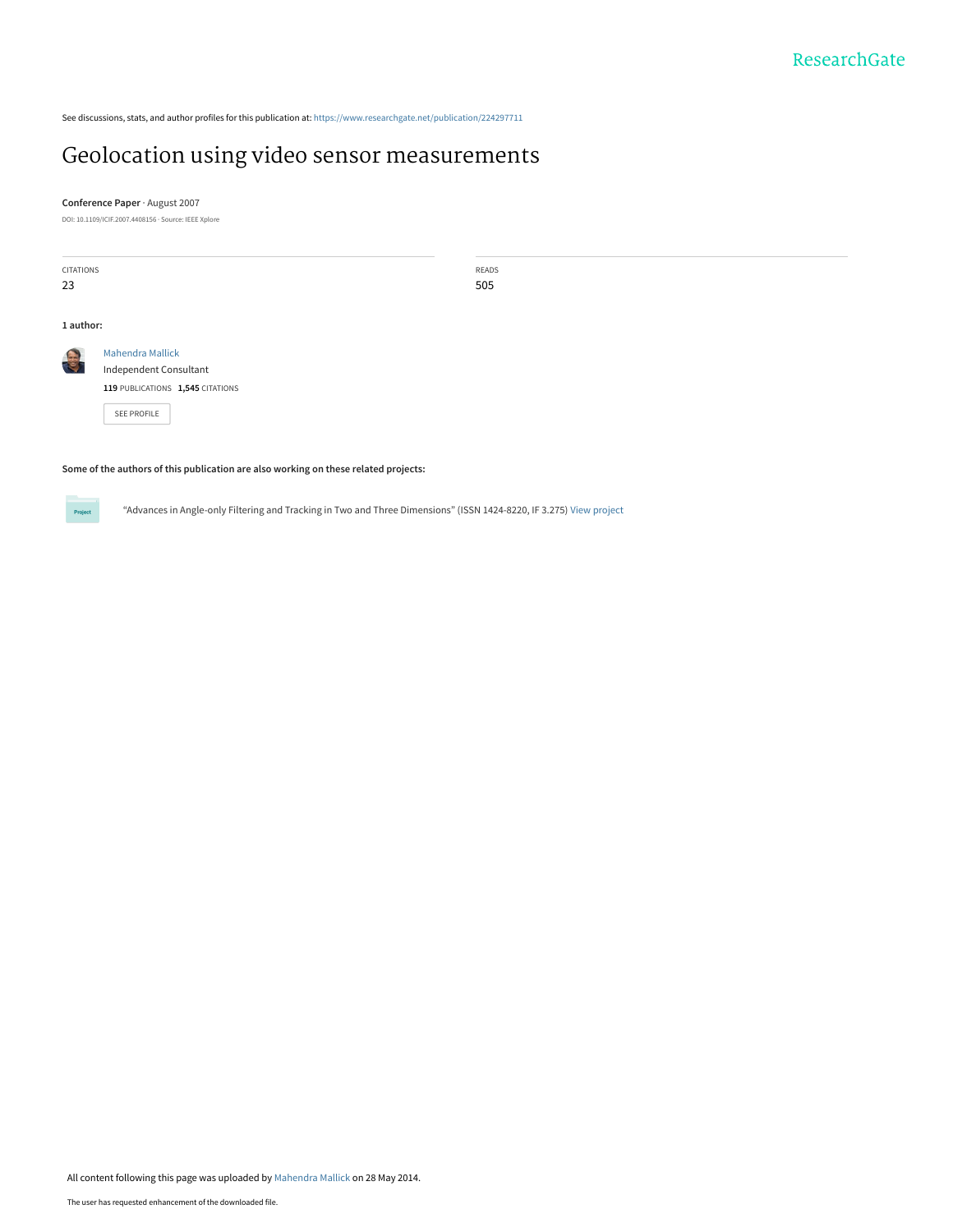# Geolocation using Video Sensor Measurements

Mahendra Mallick Toyon Research Corporation 6800 Cortona Drive Goleta, CA93117 mmallick@toyon.com

Abstract – Ground target tracking using electro-optical and infrared video sensors onboard unmanned aerial vehicles has drawn a great deal of interest in recent years due to the evolution of inexpensive video sensors and platforms. We present algorithms for geolocation using pixel location measurements which are based on the perspective transformation and includes radial and tangential lens distortions. The covariance of geolocation error takes into account the errors in pixel location, intrinsic and extrinsic camera parameters, and terrain height. Pixel coordinates of the optical center, focal distances along the  $X$  and  $Y$  axes, lens distortion parameters, and the skew parameter constitute the intrinsic camera parameters. The extrinsic camera parameters include the sensor position and sensor attitude relative a local east-north-up coordinate frame. Numerical results are presented using simulated data. Our results show that the errors in the Euler angles used to represent the sensor attitude is the dominant source of geolocation error.

Keywords: Aerial surveillance, ground target tracking, unmanned aerial vehicle, geolocation, video sensor, perspective transformation, lens distortion parameters, intrinsic and extrinsic camera parameters.

### 1 Introduction

Aerial surveillance [10], ground target tracking [2], and geolocation using video (electro-optical (EO) and infrared (IR)) sensors onboard unmanned aerial vehicles (UAVs) have drawn a great deal of interest in recent years. The video cameras and UAV platforms are relatively inexpensive compared with radar sensors and platforms. Therefore, multiple UAVs can be deployed in a given area of interest (AOI). In a video tracking problem, centroid pixel locations of moving targets in an image frame are extracted using video processing algorithms [6] which represent the kinematic measurements for the video tracking problem. Two types of video tracking can be performed; tracking in the image plane and tracking in a ground coordinate frame (GCF) using one or more video sensors. In the former case a single video sensor is used and position and velocity of a target are estimated in the image plane in pixels and pixels/s or pixels/frame. In the later case, position and velocity of a target are estimated

relative to a GCF and camera intrinsic parameters (focal distances, pixel coordinates of the optical center, skew parameter, and lens distortion parameters) and extrinsic parameters (position and attitude) of the camera are used. The extrinsic camera parameters are obtained from the onboard global positioning system (GPS) and inertial navigation system (INS). The intrinsic camera parameters are estimated using camera calibration algorithms [17, 18].

Track initiation is an essential component of a tracking algorithm [3, 4]. Two types of track initiation algorithms, namely, the single-point [12] and two-point difference [3] track initiation algorithms are known. Given the pixel coordinates corresponding to an object point, camera parameters, and terrain data we can estimate the 3D location of the object point on the surface of the Earth and calculate the associated error covariance. This process is known as the geolocation for video sensor measurements. Once we have geolocation estimates, we can perform track initiation using the single-point [12] or two-point difference [3] algorithms.

The organization of the paper is as follows. Section 2 describes various coordinate frames used for the problem and Section 3 presents the video sensor measurement model which includes the perspective transformation, lens distortion, and video measurement error model. The video measurement error model addresses errors in pixel coordinates, sensor position, sensor attitude, and terrain height. Section 4 presents the geolocation algorithm which calculates the geolocation estimate and corresponding covariance using all error sources. Finally, Sections 6 and 7 present numerical results and conclusions.

# 2 Coordinate Frames and Convention

The geolocation algorithm uses a number of coordinate frames and considers transformations of 3-vectors among coordinate frames. We assume that all coordinate frames are right-handed and orthogonal unless specified otherwise. An uppercase roman letter (e.g. A) is used to denote the coordinate frame A. We use  $\mathbf{b} \in \mathbb{R}^3$  and  $\mathbf{b}^{\mathbf{A}} \in \mathbb{R}^{3} := [b_{x}^{\mathbf{A}} \quad b_{y}^{\mathbf{A}} \quad b_{y}^{\mathbf{A}}]$ ' to represent a 3-vector in a coordinate-free representation and in the A frame,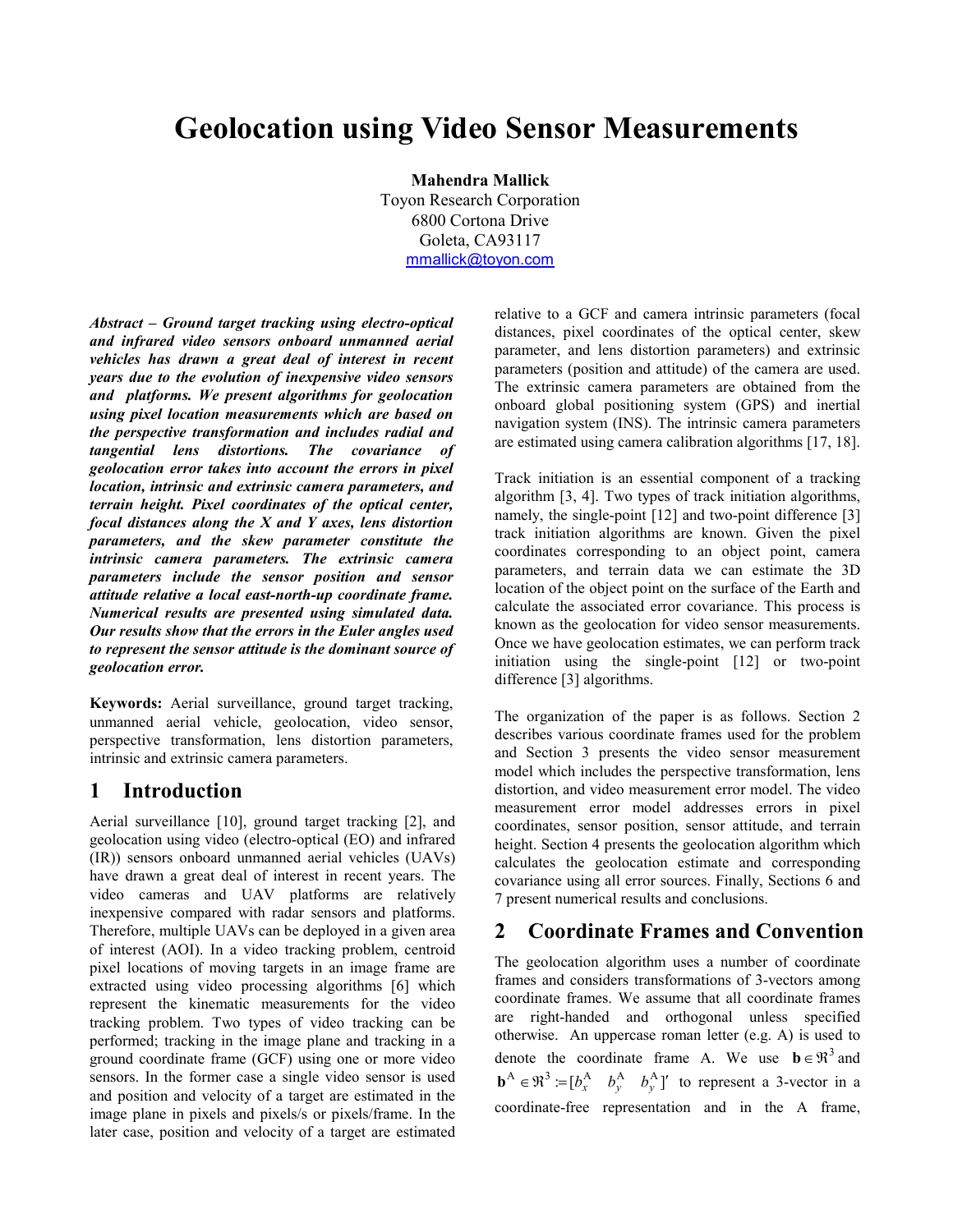respectively, where  $(b_x^A, b_y^A, b_z^A)$  represent the Cartesian components of  $\mathbf{b}^{\mathbf{A}}$  along the X, Y, and Z axes of the A

frame. Next, we describe the coordinate frames.

Topographic coordinate frame (T frame) - A topographic coordinate frame (T frame) is commonly used in ground target tracking where the origin of the T frame is chosen at a given geodetic longitude  $(\lambda_0)$ , geodetic latitude  $(\phi_0)$ , and zero geodetic height  $(h_0 = 0)$ . The X, Y, and Z axes of the T frame are along the local East, North, and upward direction, respectively.

Sensor coordinate frame (S frame) - The origin of the S frame is at the optical center of the camera with geodetic coordinates  $(\lambda_s, \phi_s, h_s)$ . The Z axis is along the general downward direction along the optical axis. The  $X$  axis is to the right hand side of the image (Figure 1). The Y axis completes the right-handed coordinate frame. The image points and normalized image points are expressed in the S frame. We assume that an East-North-Up frame at the sensor position has the same orientation as the T frame. This is a valid assumption if the size of the tracking AOI is small compared with the radius of the earth.

Local North-East-Down coordinate frame (N frame) – The  $X$ ,  $Y$ , and  $Z$  axes of the N frame are along the local North, East, and downward directions, respectively. If we are considering the N frame for the video sensor, then the origin of the N frame is on the reference ellipsoid with geodetic coordinates  $(\lambda_s, \phi_s, 0)$ .

Digital image coordinate frame (I frame) – The axes of the I frame and S frame are parallel but the origins are different. The origin of the I frame is at the upper left corner of the image and lies in the image plane (Figure 1). The  $X$  axis is to the right hand side of the image and the  $Y$ axis makes an angle  $\theta$ , with the X axis, measured in the clockwise direction. If  $\theta \neq \pi/2$ , then a non-zero skew exists. The Z axis is parallel to the optical axis and, therefore, parallel to the Z axis of the S frame.

## 3 Video Sensor Measurement Model

The position vector of an object point from the T frame origin is given by

$$
\mathbf{o}^{\mathrm{T}} := \begin{bmatrix} o_{x}^{\mathrm{T}} & o_{y}^{\mathrm{T}} & o_{z}^{\mathrm{T}} \end{bmatrix}' = \begin{bmatrix} x & y & z \end{bmatrix}', \quad (3-1)
$$

The position of the sensor can be specified using the geodetic longitude  $(\lambda_s)$ , geodetic latitude  $(\phi_s)$ , and geodetic height  $(h_s)$ . Given the geodetic coordinates of the T frame origin and the geodetic coordinates of the S frame, we can calculate the position vector of the sensor  $s^T$  from the T frame origin, expressed in the T frame,

$$
\mathbf{s}^{\mathrm{T}} := [s_x^{\mathrm{T}} \quad s_y^{\mathrm{T}} \quad s_z^{\mathrm{T}}]^{\prime} = [x_s \quad y_s \quad z_s]^{\prime}.
$$
 (3-2)

#### 3.1 Perspective Transformation

We first consider the error-free case. Let  $q^S \in \mathbb{R}^3$  denote the error-free image point corresponding to the object point  $\mathbf{o}^T \in \mathbb{R}^3$  and the sensor position vector  $\mathbf{s}^T \in \mathbb{R}^3$ , as shown in Figure 1. Non-negligible terrain height variations can occur in certain cases for ground target tracking problems. In order to handle the terrain height variation, we use the *perspective transformation*  $[1, 7]$  for image formation. The simpler model, homography [7] is not suitable for handling terrain height variations.

Let  $(q_x^S, q_y^S)$  denote the X and Y coordinates of the image point in the image plane relative to the S frame

corresponding to the object point o. Then from Figure 1

$$
\mathbf{q}^{\mathrm{S}} := [q_x^{\mathrm{S}} \quad q_y^{\mathrm{S}} \quad f]'
$$
 (3-3)

where  $f$  is the effective focal length of the camera. Figure 1 shows the relationship between the object and image points. From Figure 1

$$
\mathbf{r}^{\mathrm{S}} = \mathbf{o}^{\mathrm{S}} - \mathbf{s}^{\mathrm{S}} = \mathrm{T}_{\mathrm{T}}^{\mathrm{S}} (\mathbf{o}^{\mathrm{T}} - \mathbf{s}^{\mathrm{T}}), \tag{3-4}
$$

where  $T_T^S$  is the 3×3 sensor attitude matrix relative to the T frame and is an orthogonal matrix.



Figure 1. The orientation of the sensor frame (S frame) relative to the topographic coordinate frame (T frame). The true image point is derived from the true object point by the perspective transformation.

For a video sensor onboard an UAV,  $T_T^S$  is given by

$$
T_T^S = T_N^S T_T^N, \tag{3-5}
$$

where

$$
T_{T}^{N} = \begin{bmatrix} 0 & 1 & 0 \\ 1 & 0 & 0 \\ 0 & 0 & -1 \end{bmatrix}.
$$
 (3-6)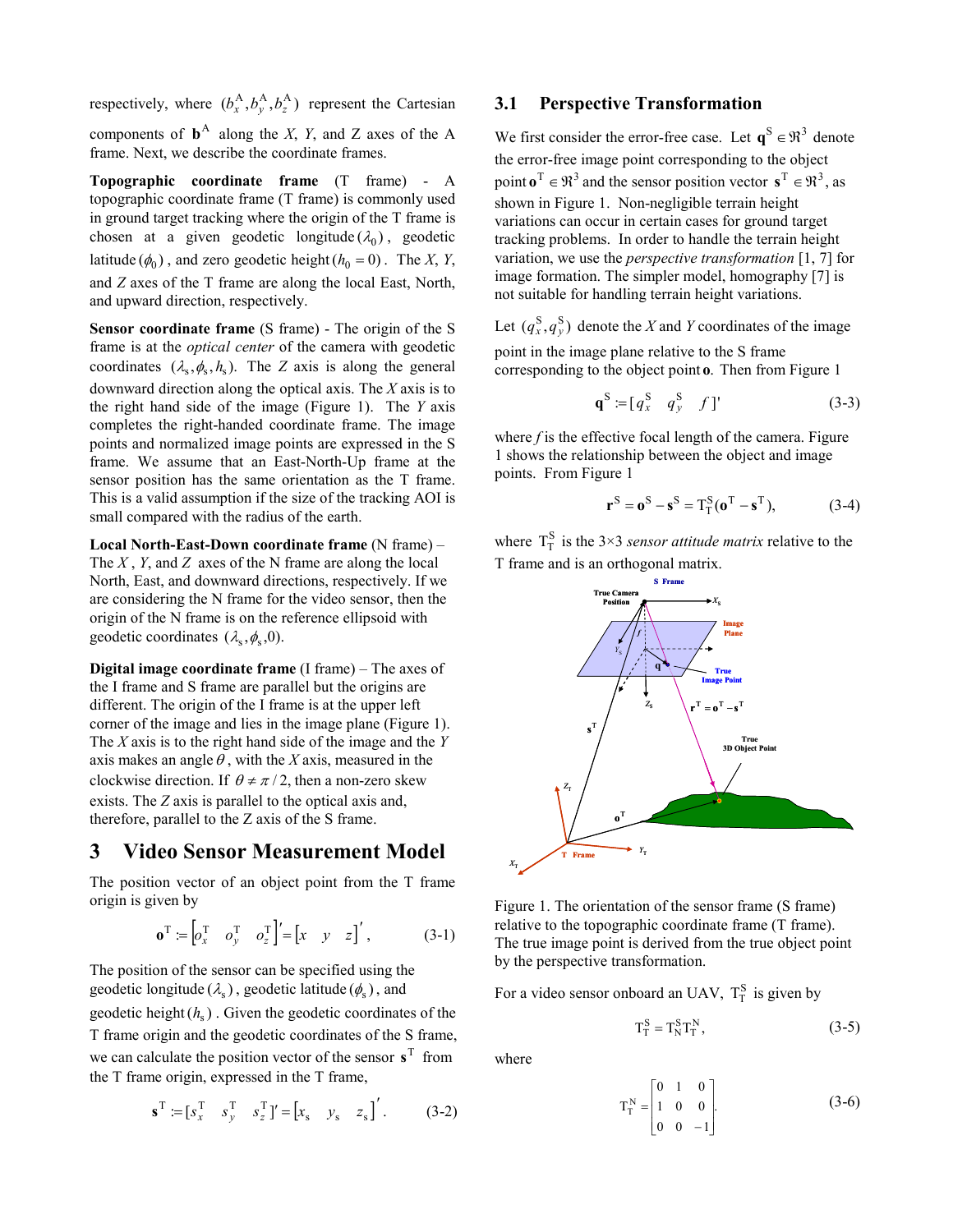The attitude of the sensor  $T_N^S$  relative to the local N frame can be expressed using three Euler angles and an Euler sequence [16]. Using the (3, 2, 1) Euler sequence of Euler angles  $\theta = (\theta_1, \theta_2, \theta_3)$  to represent  $T_N^S$  [16], we get

$$
T_N^S(\theta) = \begin{bmatrix} c\theta_2 c\theta_1 & c\theta_2 s\theta_1 & -s\theta_2 \\ -c\theta_3 s\theta_1 + s\theta_3 s\theta_2 c\theta_1 & c\theta_3 c\theta_1 + s\theta_3 s\theta_2 s\theta_1 & s\theta_3 c\theta_2 \\ s\theta_3 s\theta_1 + c\theta_3 s\theta_2 c\theta_1 & -s\theta_3 c\theta_1 + c\theta_3 s\theta_2 s\theta_1 & c\theta_3 c\theta_2 \end{bmatrix} (3-7)
$$

where, for simplicity, we use the convention

$$
c\theta = \cos\theta, \quad s\theta = \sin\theta. \tag{3-8}
$$

The perspective transformation  $[1, 7]$  for the sensor geometry in Figure 1 is given by

$$
\begin{bmatrix} q_x^{\rm S} \\ q_y^{\rm S} \end{bmatrix} = \frac{f}{r_z^{\rm S}} \begin{bmatrix} r_x^{\rm S} \\ r_y^{\rm S} \end{bmatrix}.
$$
 (3-9)

The normalized image point  $\mathbf{q}_n^S$  is defined by [17]

$$
\mathbf{q}_n^{\rm S} := \frac{\mathbf{q}^{\rm S}}{f} = [q_x^{\rm S}/f \quad q_y^{\rm S}/f \quad 1]'. \tag{3-10}
$$

For simplicity in notation, define

$$
\mathbf{x}_{\text{n}} = \begin{bmatrix} x_{\text{n}} \\ y_{\text{n}} \end{bmatrix} := \begin{bmatrix} q_{\text{n},x}^{\text{S}} \\ q_{\text{n},y}^{\text{S}} \end{bmatrix} = \frac{1}{r_z^{\text{S}}} \begin{bmatrix} r_x^{\text{S}} \\ r_y^{\text{S}} \end{bmatrix}.
$$
 (3-11)

Using (3-4), we get

$$
x_n(\mathbf{o}^T, \mathbf{s}^T, T_1^S) =
$$
  
\n
$$
\frac{T_1^S(1,1)(o_x^T - s_x^T) + T_1^S(1,2)(o_y^T - s_y^T) + T_1^S(1,3)(o_z^T - s_z^T)}{T_1^S(3,1)(o_x^T - s_x^T) + T_1^S(3,2)(o_y^T - s_y^T) + T_1^S(3,3)(o_z^T - s_z^T)}
$$
\n(3-12)

$$
y_{n}(\mathbf{0}^{T}, \mathbf{s}^{T}, T_{T}^{S}) =
$$
  
\n
$$
\frac{T_{T}^{S}(2,1)(o_{x}^{T} - s_{x}^{T}) + T_{T}^{S}(2,2)(o_{y}^{T} - s_{y}^{T}) + T_{T}^{S}(3,3)(o_{z}^{T} - s_{z}^{T})}{T_{T}^{S}(3,1)(o_{x}^{T} - s_{x}^{T}) + T_{T}^{S}(3,2)(o_{y}^{T} - s_{y}^{T}) + T_{T}^{S}(3,3)(o_{z}^{T} - s_{z}^{T})}.
$$

Examining  $(3-12)$  and  $(3-5)-(3-7)$ , we note that the normalized image point depends on the object point  $\mathbf{o}^{\mathrm{T}}$ , sensor position  $\mathbf{s}^{\mathrm{T}}$ , and the Euler angles  $(\theta_1, \theta_2, \theta_3)$ . The sensor position  $\mathbf{s}^T$ , and the Euler angles  $(\theta_1, \theta_2, \theta_3)$ constitute the video camera *exterior parameter vector*  $\eta_e$ 

$$
\mathbf{\eta}_e := [(\mathbf{s}^T)^\prime \quad \mathbf{\theta}^\prime]^\prime. \tag{3-13}
$$

#### 3.2 Lens Distortion

Let  $\mathbf{x}_d$  denote the normalized image point including distortion

$$
\mathbf{x}_{\mathbf{d}} := \begin{bmatrix} x_{\mathbf{d}} \\ y_{\mathbf{d}} \end{bmatrix} . \tag{3-14}
$$

Then

$$
\mathbf{x}_{d} = \beta_{\text{radial}} \mathbf{x}_{n} + \mathbf{d}, \qquad (3-15)
$$

where the radial lens distortion parameter  $\beta_{\text{radial}}$  and tangential lens distortion vector d are given by [5, 8, 17]

$$
\beta_{\text{radial}} = 1 + k_1 \rho^2 + k_2 \rho^4 + k_5 \rho^6, \tag{3-16}
$$

$$
\rho^2 = x_n^2 + y_n^2,\tag{3-17}
$$

$$
\mathbf{d} = \begin{bmatrix} d_x \\ d_y \end{bmatrix} = \begin{bmatrix} 2k_3x_ny_n + k_4(\rho^2 + 2x_n^2) \\ k_3(\rho^2 + 2y_n^2) + 2k_4x_ny_n \end{bmatrix} . \tag{3-18}
$$

The X and Y components of  $\mathbf{x}_d$  in the S frame are

$$
x_{d} = \beta_{r} x_{n} + d_{x},
$$
  
\n
$$
y_{d} = \beta_{r} y_{n} + d_{y}.
$$
\n(3-19)

Define the image distortion coefficient vector

$$
\mathbf{k} := [k_1 \quad k_2 \quad k_3 \quad k_4 \quad k_5]'. \tag{3-20}
$$

The pixel coordinates  $(u, v)$  which include the effects of lens distortion and non-orthogonality of the  $U(X)$  and V (Y) axes of the digitized image frame (I frame) are given by [11, 17]

$$
u = f_u(x_d + \alpha_c y_d) + u_0, \n v = f_v y_d + v_0,
$$
\n(3-21)

where

 $f_u$ ,  $f_v$ : focal distances along the U and V axes,

 $u_0$ ,  $v_0$ : *U* and *V* pixel coordinates of the optical center,

 $\alpha_{\rm c}$ : *skew coefficient* which equals the cotangent of the angle  $\theta$  between the U and V axes of the digitized image, and

$$
\alpha_{\rm c} = \cot \theta. \tag{3-22}
$$

The focal distances are functions of the effective focal length f, scale factors  $(s_u, s_v)$  along the X and Y axes, and the angle  $\theta$ ,

$$
f_u = f s_u, \qquad f_v = \frac{f s_v}{\sin \theta}.
$$
 (3-23)

We note that the model in  $(3-21)$  is purely deterministic. If the  $U$  and  $V$  axes are orthogonal, then the skew coefficient  $\alpha_c$  is zero and (3-21) and (3-23), reduce, respectively to

$$
u = f_u x_d + u_0,
$$
  
\n
$$
v = f_v y_d + v_0,
$$
\n(3-24)

$$
f_u = f s_u, \t\t f_v = f s_v.
$$
 (3-25)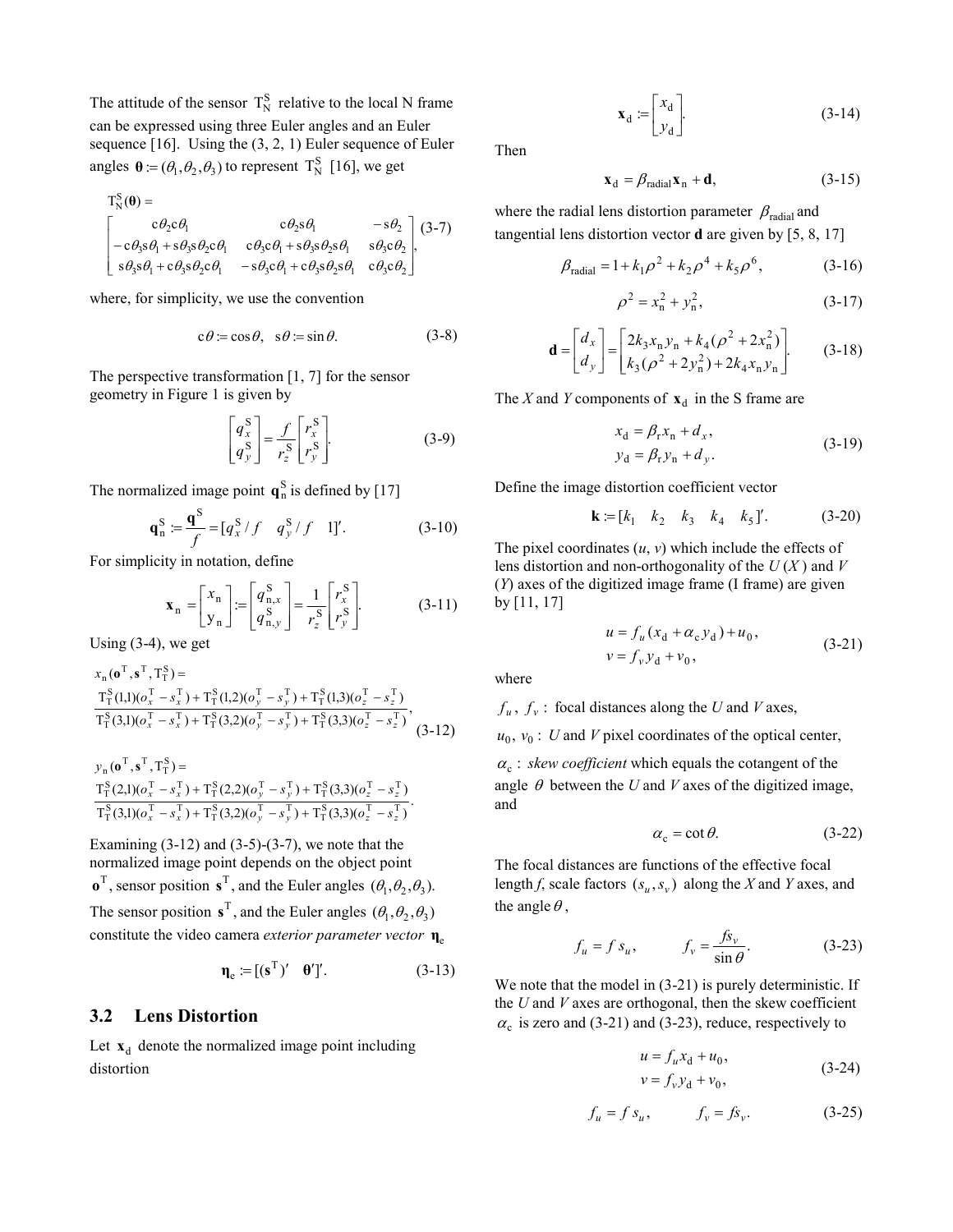Let  $\eta_i$  denote the video camera *intrinsic parameter vector* defined by

$$
\mathbf{\eta}_i \coloneqq [\mathbf{k}' \quad f_u \quad f_v \quad u_0 \quad v_0 \quad \alpha_c]'. \tag{3-26}
$$

Summarizing, the pixel coordinates which include the effects of perspective transformation, scaling, offset, skew, and lens distortion depend on a total number of sixteen camera parameters which define the camera parameter vector η

$$
\mathbf{\eta} := [\mathbf{\eta}'_e \quad \mathbf{\eta}'_i]'.
$$
 (3-27)

The number of camera parameters for some cameras may be less than sixteen. For example, if the skew and tangential lens distortion are absent and the radial distortion effect is of fourth order, then there are twelve parameters.

#### 3.3 Video Measurement Error Model

Now we consider the noisy pixel location represented by  $\mathbf{z} = [z_u \ z_v]$ ' corresponding to the object point  $\mathbf{o}^T$ . The noisy video camera measurement model based on the perspective transformation, lens distortion, scaling, offset, and skew effects is given by

$$
\mathbf{z} = \begin{bmatrix} u \\ v \end{bmatrix} + \mathbf{n} = \mathbf{h}(\mathbf{o}^{\mathrm{T}}; \mathbf{s}^{\mathrm{T}}, \mathbf{T}_{\mathrm{T}}^{\mathrm{S}}, \mathbf{\eta}) + \mathbf{n}, \tag{3-28}
$$

where n is the zero-mean Gaussian measurement noise with covariance R

$$
\mathbf{n} \sim N(0, \mathbf{R})\tag{3-29}
$$

and h is the nonlinear measurement function of the object point, sensor position, sensor attitude matrix, and intrinsic camera parameter vector.

In practice, the true sensor position vector  $s^T$  and Euler angles  $\theta$  are not known. Rather, the measured sensor position  $\hat{\mathbf{s}}^T$  and Euler angles  $\hat{\mathbf{\theta}} = (\hat{\theta}_1, \hat{\theta}_2, \hat{\theta}_3)$  are

available from the GPS and INS which contain errors  $\tilde{s}^T$ and  $\widetilde{\theta}$ , respectively. We assume that  $\widetilde{\mathbf{s}}^T$  and  $\widetilde{\theta}$  are zeromean Gaussian with covariances  $\mathbf{R}_{\tilde{s}^T}$  and  $\mathbf{R}_{\tilde{\theta}}$ ,

respectively. Thus, the error models for the sensor position and Euler angles are described by

$$
\hat{\mathbf{s}}^{\mathrm{T}} = \mathbf{s}^{\mathrm{T}} + \widetilde{\mathbf{s}}^{\mathrm{T}}, \quad \widetilde{\mathbf{s}}^{\mathrm{T}} \sim N(0, \mathbf{R}_{\widetilde{\mathbf{s}}^{\mathrm{T}}}), \quad (3\text{-}30)
$$

$$
\hat{\theta} = \theta + \widetilde{\theta}, \qquad \widetilde{\theta} \sim N(0, \mathbf{R}_{\widetilde{\theta}}). \tag{3-31}
$$

The intrinsic parameters can be estimated quite accurately [17, 18] using the least squares estimator (LSE). Therefore, it is a reasonable approximation to ignore the errors in the estimated intrinsic parameter vector  $\hat{\mathbf{\eta}}_i$ .

## 4 Geolocation

Given a measured pixel location z, sensor position  $\hat{\mathbf{s}}^T$  and Euler angles  $\hat{\theta}$ , and estimated intrinsic camera parameter vector  $\hat{\mathbf{\eta}}_i$ , our objective is to estimate the geolocation  $\hat{\mathbf{o}}^T$ and the covariance  $P_{\tilde{o}^T}$  of geolocation error  $\tilde{o}^T$ . The covariance  $P_{\tilde{o}^T}$  must depend on  $R_{\tilde{s}^T}$ ,  $R_{\tilde{\theta}}$ , R, and the variance  $\sigma_{\text{terrain}}^2$  of terrain height estimation error.

Given the measured pixel location z, we first obtain an estimate  $\hat{\mathbf{x}}_n$  of the normalized image point  $\mathbf{x}_n$ . Once we know  $\hat{\mathbf{x}}_n$ , then we can obtain an estimate  $\hat{\mathbf{u}}^S$  of the unit vector along the line-of-sight (LOS) vector  $\mathbf{u}^{\text{S}}$ . We can estimate the geolocation using the sensor position  $\hat{\mathbf{s}}^T$ , the unit vector  $\hat{\mathbf{u}}^{\text{S}}$ , and the terrain data. A flat earth model for terrain can also be used as an approximation, if the terrain is relatively flat in the tracking AOI.

### **4.1** Normalized Image Point Estimate  $\hat{\mathbf{x}}_{n}$

Given the measured pixel location **z**, estimates of  $(x_d, y_d)$ using  $(4-22)$  are given by [17]

$$
\hat{y}_d = (z_v - v_0) / f_v,
$$
\n(4-1)

$$
\hat{x}_{\rm d} = (z_u - u_0) / f_u - \alpha_{\rm c} \hat{y}_{\rm d}.
$$
 (4-2)

Then we use steps (1-5) to obtain the estimate  $\hat{\mathbf{x}}_n$ .

| Step 1. Initialize: | $x_n = x_d$ , $y_n = y_d$ . |  | $(4-3)$ |
|---------------------|-----------------------------|--|---------|

**Step 2**. Calculate  $\hat{\rho}^2 = \hat{x}_n^2 + \hat{y}_n^2$ . (4-5)

**Step 3**. Calculate  $\hat{\beta}_{\text{radial}}$  and  $\hat{\mathbf{d}}$  by (4-17) and (4-19) using  $(\hat{x}_n, \hat{y}_n)$  and  $\hat{\rho}^2$ .

Step 4. Calculate

$$
\hat{x}'_{n} = (\hat{x}_{d} - d_{x})/\beta_{\text{radial}},
$$
  
\n
$$
\hat{y}'_{n} = (\hat{y}_{d} - d_{y})/\beta_{\text{radial}}.
$$
\n(4-6)

**Step 5.** If 
$$
|\hat{x}'_n - \hat{x}_n| < \delta_{pix}
$$
 and  $|\hat{y}'_n - \hat{y}_n| < \delta_{pix}$ , then  
\n $(\hat{x}_n, \hat{y}_n) = (\hat{x}'_n, \hat{y}'_n)$  represent the desired solution  
\nand exit,  
\nElse set  
\n $(\hat{x}_n, \hat{y}_n) = (\hat{x}'_n, \hat{y}'_n)$  and go to Step 2.  
\nEnd

#### **4.2** Geolocation Estimate  $\hat{\mathbf{o}}^T$

Given  $(\hat{x}_n, \hat{y}_n)$ , we calculate an estimate of  $\mathbf{q}_n^S$  by

$$
\hat{\mathbf{q}}_n^{\mathbf{S}} = [\hat{x}_n \quad \hat{y}_n \quad 1]'.\tag{4-7}
$$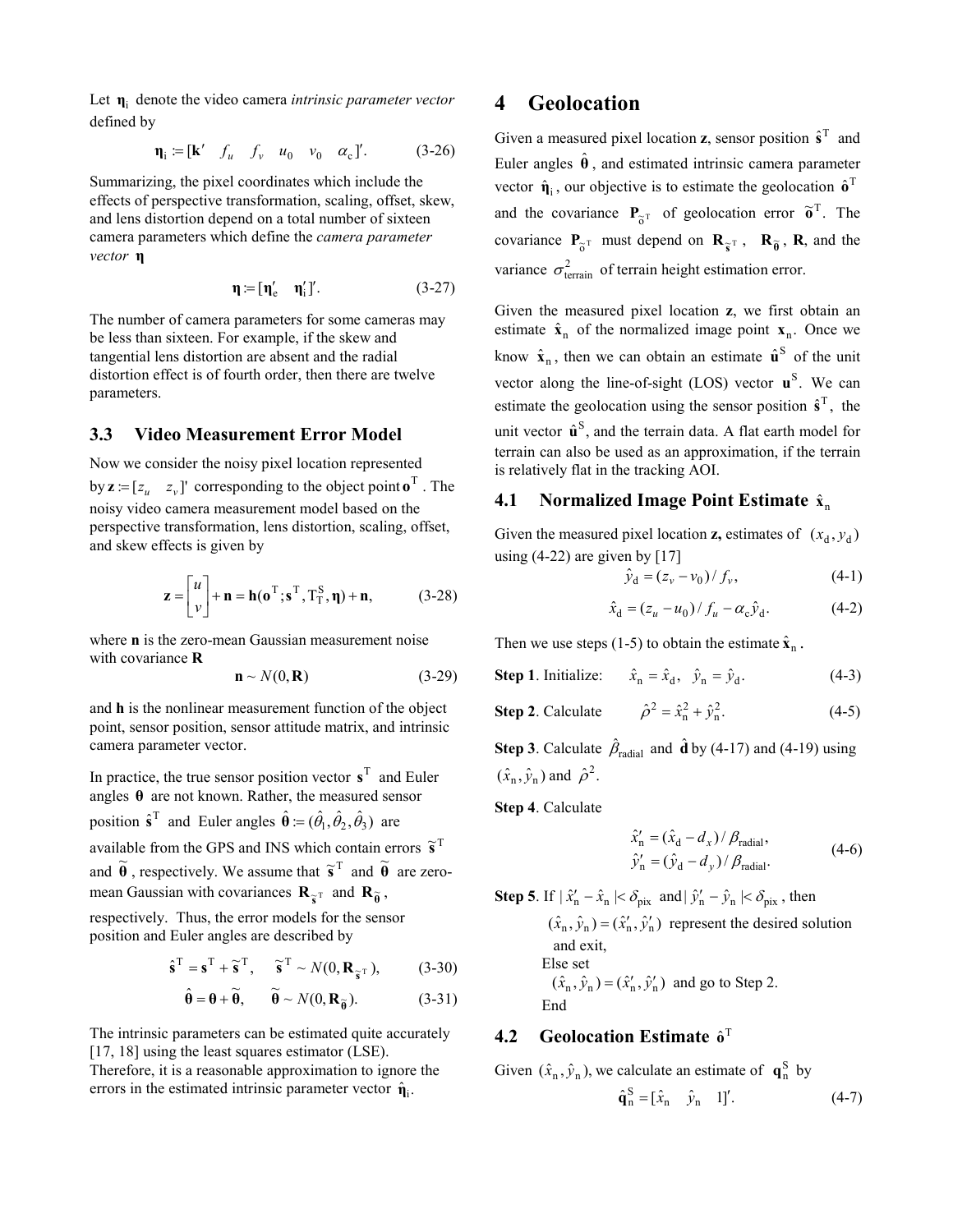An estimate of the unit vector along the LOS vector  $\mathbf{u}^{\mathbf{S}}$  is given by

$$
\hat{\mathbf{u}}^{\mathrm{S}} \coloneqq \frac{\hat{\mathbf{q}}_n^{\mathrm{S}}}{\left[ (\hat{\mathbf{q}}_n^{\mathrm{S}})' \hat{\mathbf{q}}_n^{\mathrm{S}} \right]^{1/2}}.
$$
 (4-8)

Therefore, the geolocation estimate is

$$
\hat{\mathbf{o}}^{\mathrm{T}} = \hat{\mathbf{s}}^{\mathrm{T}} + \hat{r}\hat{\mathbf{u}}^{\mathrm{T}}, \qquad (4-9)
$$

where  $\hat{r}$  is the estimated range from the S frame origin to the estimated target position on the surface of the Earth and

$$
\hat{\mathbf{u}}^{\mathrm{T}} = \hat{\mathbf{T}}_{\mathrm{S}}^{\mathrm{T}} \hat{\mathbf{u}}^{\mathrm{S}}, \qquad \hat{\mathbf{T}}_{\mathrm{S}}^{\mathrm{T}} = \mathbf{T}_{\mathrm{S}}^{\mathrm{T}} (\hat{\mathbf{\theta}}). \tag{4-10}
$$

We can determine  $\hat{r}$  using the terrain data and bisection algorithm [9, 13]. Alternately, we can determine  $\hat{r}$  using the flat Earth approximation.

# 4.3 Covariance of Geolocation Error  $\mathbf{P}_{\widetilde{\mathbf{o}}^{\mathrm{T}}}$

The error-free target location is

$$
\mathbf{o}^{\mathrm{T}}(r) = \mathbf{s}^{\mathrm{T}} + r\mathbf{u}^{\mathrm{T}}.\tag{4-11}
$$

where

$$
\mathbf{u}^{\mathrm{T}} = \mathrm{T}_{\mathrm{S}}^{\mathrm{T}} \mathbf{u}^{\mathrm{S}}.
$$
 (4-12)

Given the estimated geolocation in (4-9), the corresponding geolocation error is given by

$$
\widetilde{\mathbf{o}}^{\mathrm{T}}(r) = \widetilde{\mathbf{s}}^{\mathrm{T}} + \widehat{\mathbf{u}}^{\mathrm{T}} \widetilde{r} + \widetilde{r} \widetilde{\mathbf{u}}^{\mathrm{T}}.
$$
 (4-13)

From (4-12) we obtain

$$
\widetilde{\mathbf{u}}^{\mathrm{T}} = \widetilde{\mathbf{T}}_{\hat{\mathbf{S}}}^{\mathrm{T}}(\boldsymbol{\theta}) \mathbf{u}^{\mathrm{S}} + \mathbf{T}_{\hat{\mathbf{S}}}^{\mathrm{T}} \widetilde{\mathbf{u}}^{\mathrm{S}} = \mathbf{C}' \widetilde{\boldsymbol{\theta}} + \mathbf{T}_{\hat{\mathbf{S}}}^{\mathrm{T}} \widetilde{\mathbf{u}}^{\mathrm{S}}, \qquad (4\text{-}14)
$$

where  $\tilde{T}_{S}^{T}(\theta)$  is the error in  $T_{S}^{T}(\theta)$  due to the error  $\tilde{\theta}$ . We can show that

$$
\widetilde{T}_{\hat{S}}^{T}(\boldsymbol{\theta})\mathbf{u}^{S} = \mathbf{C}'\widetilde{\boldsymbol{\theta}}, \qquad (4-15)
$$

where

$$
\mathbf{C} := [\mathbf{c}_1 \quad \mathbf{c}_2 \quad \mathbf{c}_3],\tag{4-16}
$$

$$
\mathbf{c}_{1} := \begin{bmatrix} -c\theta_{2}s\theta_{1}u_{1}^{S} - (c\theta_{3}c\theta_{1} + s\theta_{3}s\theta_{2}s\theta_{1})u_{2}^{S} + (s\theta_{3}c\theta_{1} - c\theta_{3}s\theta_{2}s\theta_{1})u_{3}^{S} \\ -s\theta_{2}c\theta_{1}u_{1}^{S} + s\theta_{3}c\theta_{2}c\theta_{1}u_{2}^{S} + c\theta_{3}c\theta_{2}c\theta_{1}u_{3}^{S} \\ (s\theta_{3}s\theta_{1} + c\theta_{3}s\theta_{2}c\theta_{1})u_{2}^{S} + (c\theta_{3}s\theta_{1} - s\theta_{3}s\theta_{2}c\theta_{1})u_{3}^{S} \end{bmatrix},
$$
\n
$$
(4-17)
$$

$$
\mathbf{c}_{2} = \begin{bmatrix} c_{2} = & c_{2} = & c_{2} = & c_{2} = & c_{2} = & c_{2} = & c_{2} = & c_{2} = & c_{2} = & c_{2} = & c_{2} = & c_{2} = & c_{2} = & c_{2} = & c_{2} = & c_{2} = & c_{2} = & c_{2} = & c_{2} = & c_{2} = & c_{2} = & c_{2} = & c_{2} = & c_{2} = & c_{2} = & c_{2} = & c_{2} = & c_{2} = & c_{2} = & c_{2} = & c_{2} = & c_{2} = & c_{2} = & c_{2} = & c_{2} = & c_{2} = & c_{2} = & c_{2} = & c_{2} = & c_{2} = & c_{2} = & c_{2} = & c_{2} = & c_{2} = & c_{2} = & c_{2} = & c_{2} = & c_{2} = & c_{2} = & c_{2} = & c_{2} = & c_{2} = & c_{2} = & c_{2} = & c_{2} = & c_{2} = & c_{2} = & c_{2} = & c_{2} = & c_{2} = & c_{2} = & c_{2} = & c_{2} = & c_{2} = & c_{2} = & c_{2} = & c_{2} = & c_{2} = & c_{2} = & c_{2} = & c_{2} = & c_{2} = & c_{2} = & c_{2} = & c_{2} = & c_{2} = & c_{2} = & c_{2} = & c_{2} = & c_{2} = & c_{2} = & c_{2} = & c_{2} = & c_{2} = & c_{2} = & c_{2} = & c_{2} = & c_{2} = & c_{2} = & c_{2} = & c_{2} = & c_{2} = & c_{2} = & c_{2} = & c_{2} = & c_{2} = & c_{2} = & c_{2} = & c_{2} = & c_{2} = & c_{2} = & c_{2} = & c_{2} = & c_{2} = & c_{2} = & c_{2} = & c_{2} = & c_{2} = & c_{2} = & c_{2} = & c_{2} = & c_{2} = & c_{2} = & c_{2} = & c_{2} = & c_{2} = & c_{2} = & c_{2} = & c_{2} = & c_{2} = & c_{2} = & c_{2} = & c_{2} = & c_{2} = & c
$$

$$
\mathbf{c}_3 := \begin{bmatrix} 0 \\ -c\theta_2 u_1^S + s\theta_3 s\theta_2 u_2^S - c\theta_3 s\theta_2 u_3^S \\ c\theta_3 c\theta_2 u_2^S - s\theta_3 c\theta_2 u_3^S \end{bmatrix} .
$$
 (4-19)

Using the small error approximation, we can show that

$$
\widetilde{\mathbf{u}}^{S} = \frac{1}{\|\hat{\mathbf{q}}_{n}^{S}\|} [\mathbf{I} - \hat{\mathbf{u}}^{S} (\hat{\mathbf{u}}^{S})'] \widetilde{\mathbf{q}}_{n}^{S},
$$
(4-20)

where we use the approximations  $\mathbf{u}^{\text{S}} \approx \hat{\mathbf{u}}^{\text{S}}$ ,  $\mathbf{q}_{\text{n}}^{\text{S}} \approx \hat{\mathbf{q}}^{\text{S}}$ . Use of (4-20) in (4-14) gives

$$
\widetilde{\mathbf{u}}^{\mathrm{T}} = \mathbf{C}' \widetilde{\boldsymbol{\theta}} + \mathbf{D} \widetilde{\mathbf{q}}_{n}^{\mathrm{S}}, \qquad (4-21)
$$

where

$$
\mathbf{D} := \frac{1}{\|\hat{\mathbf{q}}_{n}^{\mathbf{S}}\|} \mathbf{T}_{\hat{\mathbf{S}}}^{\mathbf{T}} [\mathbf{I} - \hat{\mathbf{u}}^{\mathbf{S}} (\hat{\mathbf{u}}^{\mathbf{S}})'].
$$
 (4-22)

Substitution of (4-21) in (4-13) gives

$$
\widetilde{\mathbf{o}}^{\mathrm{T}}(r) = \widetilde{\mathbf{s}}^{\mathrm{T}} + \hat{\mathbf{u}}^{\mathrm{T}}\widetilde{r} + \hat{r}(\mathbf{C}'\widetilde{\mathbf{\theta}} + \mathbf{D}\widetilde{\mathbf{q}}_{n}^{\mathrm{S}}).
$$
 (4-23)

The error  $\tilde{r}$  is dependent on the error  $\tilde{h}_{\text{ternain}}$  in terrain height. We assume that the terrain height measurement error  $\widetilde{h}_{\text{terrain}}$  is zero-mean Gaussian with variance  $\sigma_{\text{terrain}}^2$ . Let  $\alpha$  be the angle between the LOS vector  $\hat{\mathbf{u}}^{\text{T}}$  and the local vertical at the geolocation. Then

$$
\widetilde{r} \approx \cos \alpha \widetilde{h}_{\text{ternain}}.\tag{4-24}
$$

Substitution of (4-24) in (4-23) gives

$$
\widetilde{\mathbf{o}}^{\mathrm{T}} = \widetilde{\mathbf{s}}^{\mathrm{T}} + \cos \alpha \, \hat{\mathbf{u}}^{\mathrm{T}} \, \widetilde{h}_{\text{ternin}} + \hat{r} (\mathbf{C}' \widetilde{\mathbf{\theta}} + \mathbf{D} \widetilde{\mathbf{q}}_{\mathrm{n}}^{\mathrm{S}}). \qquad (4\text{-}25)
$$

Since the errors  $\tilde{s}^T$ ,  $\tilde{h}_{\text{ternain}}$ ,  $\tilde{\theta}$ , and  $\tilde{q}_n^S$  are assumed as zero-mean Gaussian, the geolocation error  $\tilde{\mathbf{o}}^T$  is zeromean and Gaussian. Since the errors on the right hand side of (4-25) are assumed to be uncorrelated, the geolocation error covariance  $P_{\tilde{\sigma}^T}$  is given by

$$
\mathbf{P}_{\tilde{\mathbf{o}}^{\mathrm{T}}} = \mathbf{R}_{\tilde{\mathbf{s}}^{\mathrm{T}}} + \cos^2 \alpha \, \hat{\mathbf{u}}^{\mathrm{T}} (\hat{\mathbf{u}}^{\mathrm{T}})' \sigma_{\mathrm{terrain}}^2 + \hat{r}^2 (\mathbf{C}' \mathbf{R}_{\tilde{\mathbf{0}}} \mathbf{C} + \mathbf{D} \mathbf{R}_{\tilde{\mathbf{q}}_n^{\mathrm{s}}} \mathbf{D}').
$$
 (4-26)

### 4.4 Geolocation using the Flat Earth Approximation

We assume that the surface of the Earth in the tracking AOI is approximated by a plane whose height is  $h_0$  above the XY-plane of the T frame. We have a measured value  $\hat{h}_0$  of the height and we assume that the height measurement error  $heta_0$  is zero-mean Gaussian with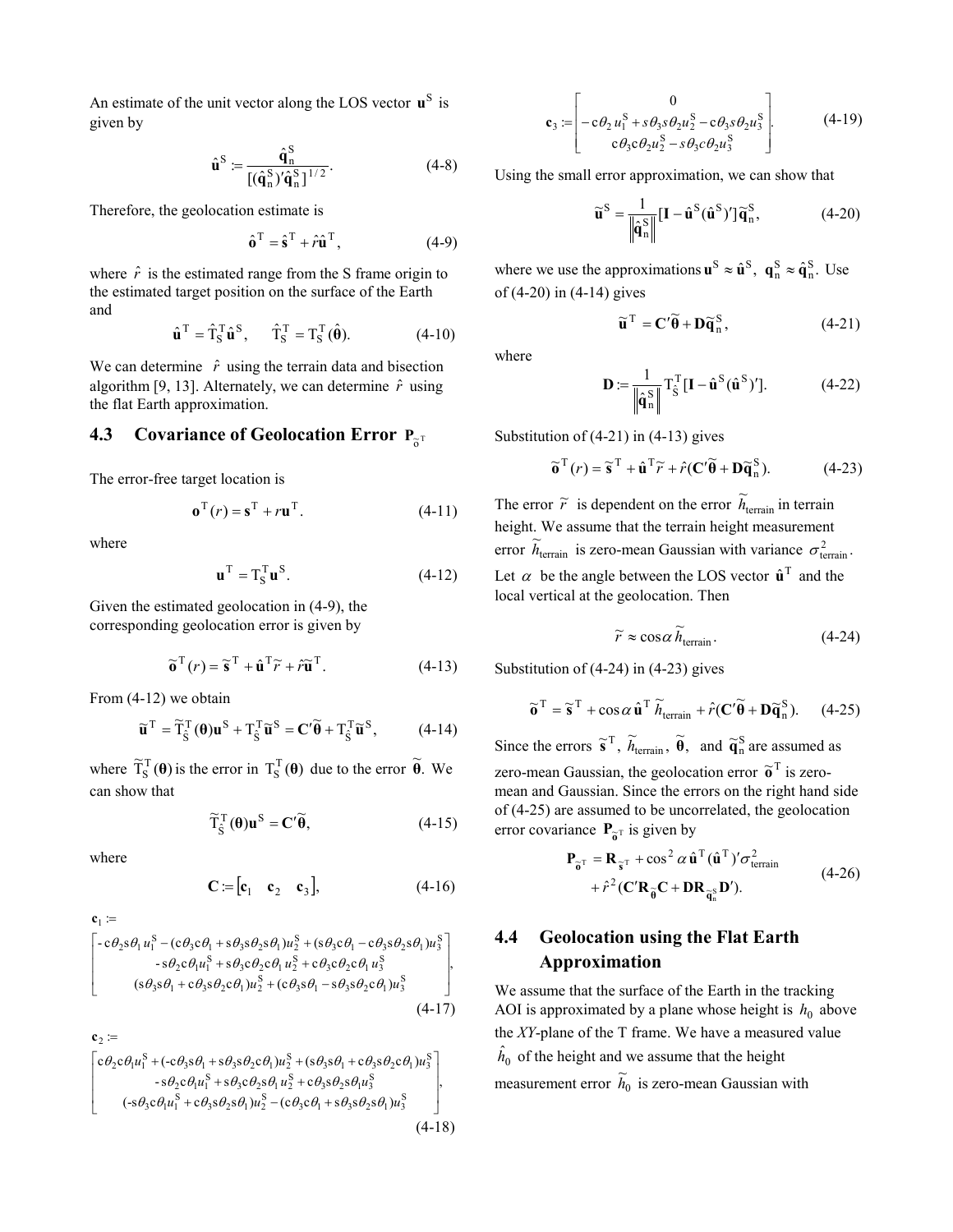variance  $\sigma_{\text{terrain}}^2$ . Then from (2-1), for each object point  $z = h_0$  and

$$
\mathbf{o}^{\mathrm{T}} := \begin{bmatrix} o_{x}^{\mathrm{T}} & o_{y}^{\mathrm{T}} & o_{z}^{\mathrm{T}} \end{bmatrix}' = \begin{bmatrix} x & y & h_{0} \end{bmatrix}', \quad (4-26)
$$

The estimated object position must satisfy (5-9) and taking the  $Z$  component of  $(4-9)$ , we get

$$
\hat{h}_0 = \hat{s}_z^{\mathrm{T}} + \hat{r}\hat{u}_z^{\mathrm{T}}.
$$
 (4-27)

Using the flat Earth approximation, we get from (4-27)

$$
\hat{r} = (\hat{h}_0 - \hat{s}_z^{\mathrm{T}})/\hat{u}_z^{\mathrm{T}}.
$$
 (4-28)

The geolocation error is still given by (4-13), where

$$
\widetilde{r} = (\widetilde{h}_0 - \widetilde{s}_z^{\mathrm{T}})/\hat{u}_z^{\mathrm{T}} - [(\hat{h}_0 - \hat{s}_z^{\mathrm{T}})/(\hat{u}_z^{\mathrm{T}})^2] \widetilde{u}_z^{\mathrm{T}} \n= a_1 \widetilde{h}_0 - a_1 \widetilde{s}_z^{\mathrm{T}} + a_2 \widetilde{u}_z^{\mathrm{T}},
$$
\n(4-29)

and

$$
a_1 = 1/\hat{u}_z^T
$$
,  $a_2 = (\hat{s}_z^T - \hat{h}_0)/(\hat{u}_z^T)^2$ . (4-30)

Substitution of (4-29) in (4-13) gives

$$
\widetilde{\mathbf{0}}^{\mathrm{T}} = \widetilde{\mathbf{s}}^{\mathrm{T}} + \hat{\mathbf{u}}^{\mathrm{T}} \left( a_1 \widetilde{h}_0 - a_1 \widetilde{s}_z^{\mathrm{T}} + a_2 \widetilde{u}_z^{\mathrm{T}} \right) + \widetilde{r} \widetilde{\mathbf{u}}^{\mathrm{T}}.
$$
 (4-31)

We have

$$
\widetilde{s}_z^{\mathrm{T}} = \mathbf{e}_3' \widetilde{\mathbf{s}}^{\mathrm{T}}, \qquad \widetilde{u}_z^{\mathrm{T}} = \mathbf{e}_3' \widetilde{\mathbf{u}}^{\mathrm{T}}, \qquad (4\text{-}32)
$$

where  $\mathbf{e}_3$  is a unit vector along the Z axis of the T frame. Use of (4-32) in (4-31) gives

$$
\widetilde{\mathbf{0}}^{\mathrm{T}} = (\mathbf{I} - a_1 \hat{\mathbf{u}}^{\mathrm{T}} \mathbf{e}_3') \widetilde{\mathbf{s}}^{\mathrm{T}} + a_1 \hat{\mathbf{u}}^{\mathrm{T}} \widetilde{h}_0 + (\hat{r} \mathbf{I} + a_2 \hat{\mathbf{u}}^{\mathrm{T}} \mathbf{e}_3') \widetilde{\mathbf{u}}^{\mathrm{T}} \n= \mathbf{B}_{\widetilde{\mathbf{s}}^{\mathrm{T}}} \widetilde{\mathbf{s}}^{\mathrm{T}} + a_1 \hat{\mathbf{u}}^{\mathrm{T}} \widetilde{h}_0 + \mathbf{B}_{\widetilde{\mathbf{u}}^{\mathrm{T}}} \widetilde{\mathbf{u}}^{\mathrm{T}},
$$
\n(4-33)

where

$$
\mathbf{B}_{\widetilde{\mathbf{a}}^{\mathrm{T}}} := (\mathbf{I} - a_1 \hat{\mathbf{u}}^{\mathrm{T}} \mathbf{e}'_3), \quad \mathbf{B}_{\widetilde{\mathbf{u}}^{\mathrm{T}}} := (\hat{r}\mathbf{I} + a_2 \hat{\mathbf{u}}^{\mathrm{T}} \mathbf{e}'_3). \tag{4-34}
$$

Substituting  $\tilde{\mathbf{u}}^T$  from (4-21) in (4-33), we get

$$
\widetilde{\mathbf{0}}^{\mathrm{T}} = \mathbf{B}_{\widetilde{\mathbf{s}}^{\mathrm{T}}}\widetilde{\mathbf{s}}^{\mathrm{T}} + a_1 \widehat{\mathbf{u}}^{\mathrm{T}} \widetilde{h}_0 + \mathbf{B}_{\widetilde{\mathbf{u}}^{\mathrm{T}}}[\mathbf{C}'\widetilde{\mathbf{\theta}} + \mathbf{D}\widetilde{\mathbf{q}}_n^{\mathrm{S}}].
$$
 (4-35)

Then the geolocation error covariance  $P_{\tilde{o}^T}$  is given by

$$
\mathbf{P}_{\widetilde{\mathbf{0}}^{\mathrm{T}}} = \mathbf{B}_{\widetilde{\mathbf{S}}^{\mathrm{T}}} \mathbf{R}_{\widetilde{\mathbf{S}}^{\mathrm{T}}} \mathbf{B}_{\widetilde{\mathbf{S}}^{\mathrm{T}}}^{\prime} + a_1^2 \hat{\mathbf{u}}^{\mathrm{T}} (\hat{\mathbf{u}}^{\mathrm{T}})^{\prime} \sigma_{\mathrm{terrain}}^2 + \mathbf{B}_{\widetilde{\mathbf{u}}^{\mathrm{T}}} (\mathbf{C}^{\prime} \mathbf{R}_{\widetilde{\mathbf{0}}} \mathbf{C} + \mathbf{D} \mathbf{R}_{\widetilde{\mathbf{q}}^{\mathrm{S}}_{\mathrm{n}}} \mathbf{D}^{\prime}) \mathbf{B}_{\widetilde{\mathbf{u}}^{\mathrm{T}}}^{\prime}.
$$
 (4-36)

## 5 Numerical Simulation and Results

We used intrinsic camera parameters similar to the estimated intrinsic camera parameters of the video camera onboard a Procerus<sup>TM</sup> UAV [15]. Table 1 presents the intrinsic and extrinsic camera parameters used in the simulation. We assume that the intrinsic camera parameters are error-free. Table 1 also presents the

standard deviations of the sensor position and Euler angles that specify the sensor attitude.

We used the flat Earth approximation and chose object points on a  $11\times11$  square grid with 10 meters spacing. We assume that the true height of the surface of the Earth relative to the XY-plane of the T frame is 100 meters. We used 500 Monte Carlo simulations to calculate various statistics of the geolocation estimate. For each Monte Carlo simulation, we used a measured value of the terrain height which has a standard deviation of three meters. The standard deviation of the pixel location measurement error for each component of  $(u, v)$  is three pixels. The standard deviations of all three Euler angles are equal in our simulation. A sample of the undistorted noise-free and distorted noisy pixels from the first Monte Carlo run is shown in Figure 2.

| Tuolo 1. marmolo and Eathnolo Camola I alamolois    |                     |  |  |  |  |  |
|-----------------------------------------------------|---------------------|--|--|--|--|--|
| Parameter                                           | Value               |  |  |  |  |  |
| <b>Intrinsic Camera Parameters</b>                  |                     |  |  |  |  |  |
| Focal distances (pixels)                            | (548, 556)          |  |  |  |  |  |
| Coordinates of the optical center (pixels)          | (316.4, 223.0)      |  |  |  |  |  |
| Skew coefficient                                    | 0.0                 |  |  |  |  |  |
| Image distortion coefficient vector                 | $(-0.4500, 0.2200,$ |  |  |  |  |  |
| $(k_1, k_2, , k_5)$                                 | 0.0005, 0.0005, 0   |  |  |  |  |  |
| <b>Extrinsic Camera Parameters</b>                  |                     |  |  |  |  |  |
| Sensor position (m)                                 | (100, 200, 350)     |  |  |  |  |  |
| Standard deviation in sensor position (m)           | (2.0, 2.0, 4.0)     |  |  |  |  |  |
| Euler angles with $(3,2,1)$ sequence $(\text{deg})$ | (150.0, 5.0, 3.0)   |  |  |  |  |  |
| Standard deviation of Euler angles (deg)            | (1, 2, 3, 4, 5)     |  |  |  |  |  |

Table 1. Intrinsic and Extrinsic Camera Parameters

In each Monte Carlo run, we calculated the geolocation estimate for each object point using (5-9) and (5-27), the actual estimation error using the truth data, and the geolocation covariance using (5-35). Then we calculated the mean square error matrix (MSEM) [3, 14] and average covariance using results from 500 Monte Carlo runs. Since the measurement model is nonlinear, the MSEM and average covariance matrix for an object point are not equal, in general. This is due to the bias inherent in all nonlinear estimators. We compare the root mean square (RMS) error (square root of the trace of the MSEM) and square root of the trace of the average covariance matrix (denoted by Sigma) in Figure 3 for the case where the standard deviation of each Euler angle is three degrees.

Results in Figure 3 show that the RMS error and Sigma are close to each other for all object points with the Sigma being slightly lower. This implies that the covariance calculated by (4-36) is slightly underestimated relative to the MSEM. This difference is due to the small bias present in the geolocation estimate as shown in Figure 4.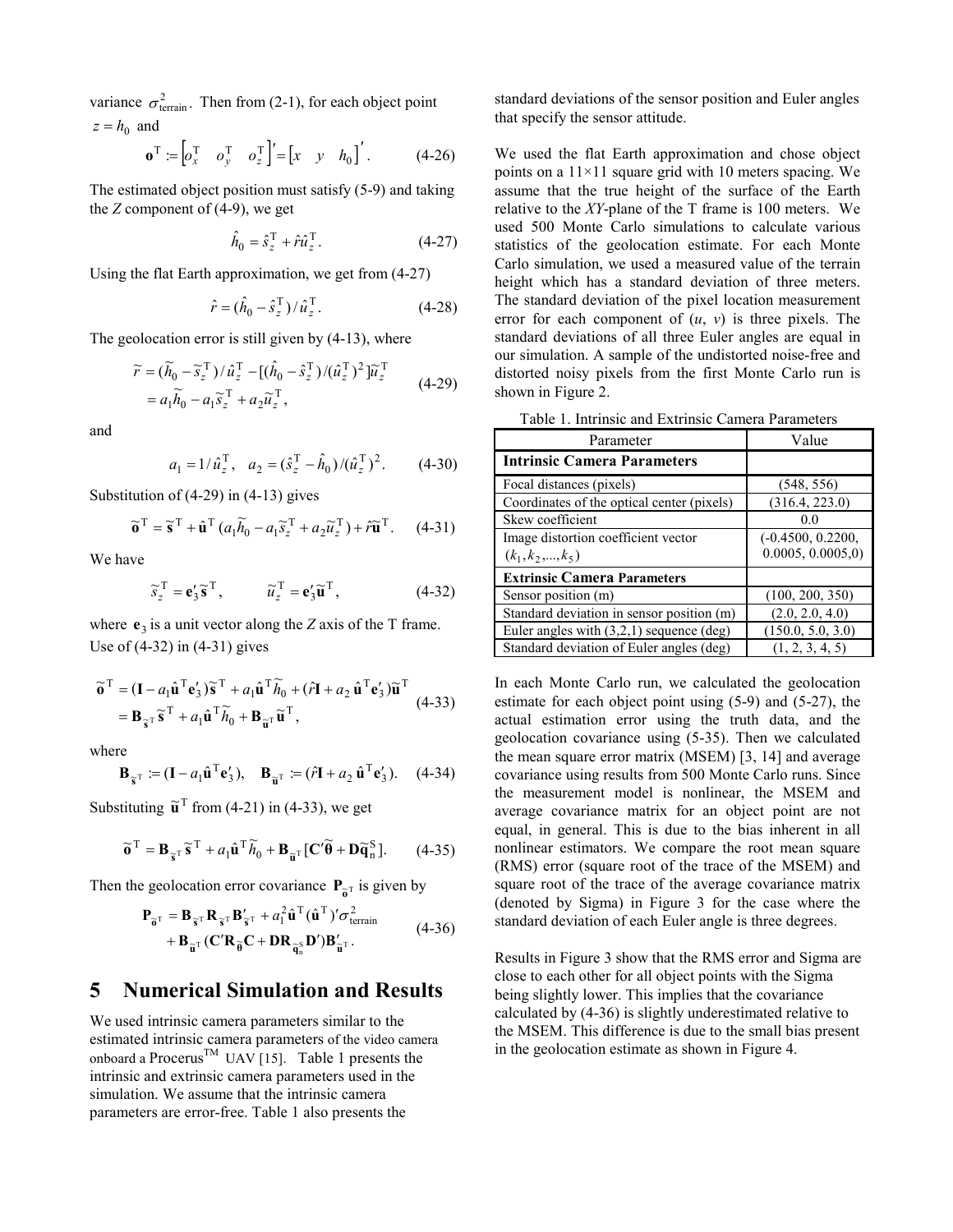

Figure 2. Undistorted noise-free and distorted noisy pixels from the first Monte Carlo run. The standard deviation of each Euler angle is three degrees.







Figure 4. Bias in geolocation estimate.

In order to determine the contribution of each error source to the geolocation covariance in (4-36), we calculated individual terms in (4-36) in addition to the total contribution. Figure 5 presents the square root of the trace of the average covariance matrix for each error source and all error sources, termed as the geolocation standard deviation, for all object points. We observe that the sensor attitude error is the most dominant error source to the geolocation covariance and the pixel location error is the least contributing source. Figure 6 shows the RMS geolocation error with variation in the Euler angle standard deviation. The RMS geolocation error changes from about 10 meters to 35 meters as the Euler angle standard deviation changes from one degree to five degrees.









Figure 6. Variation of geolocation RMS error with Euler angle standard deviation.